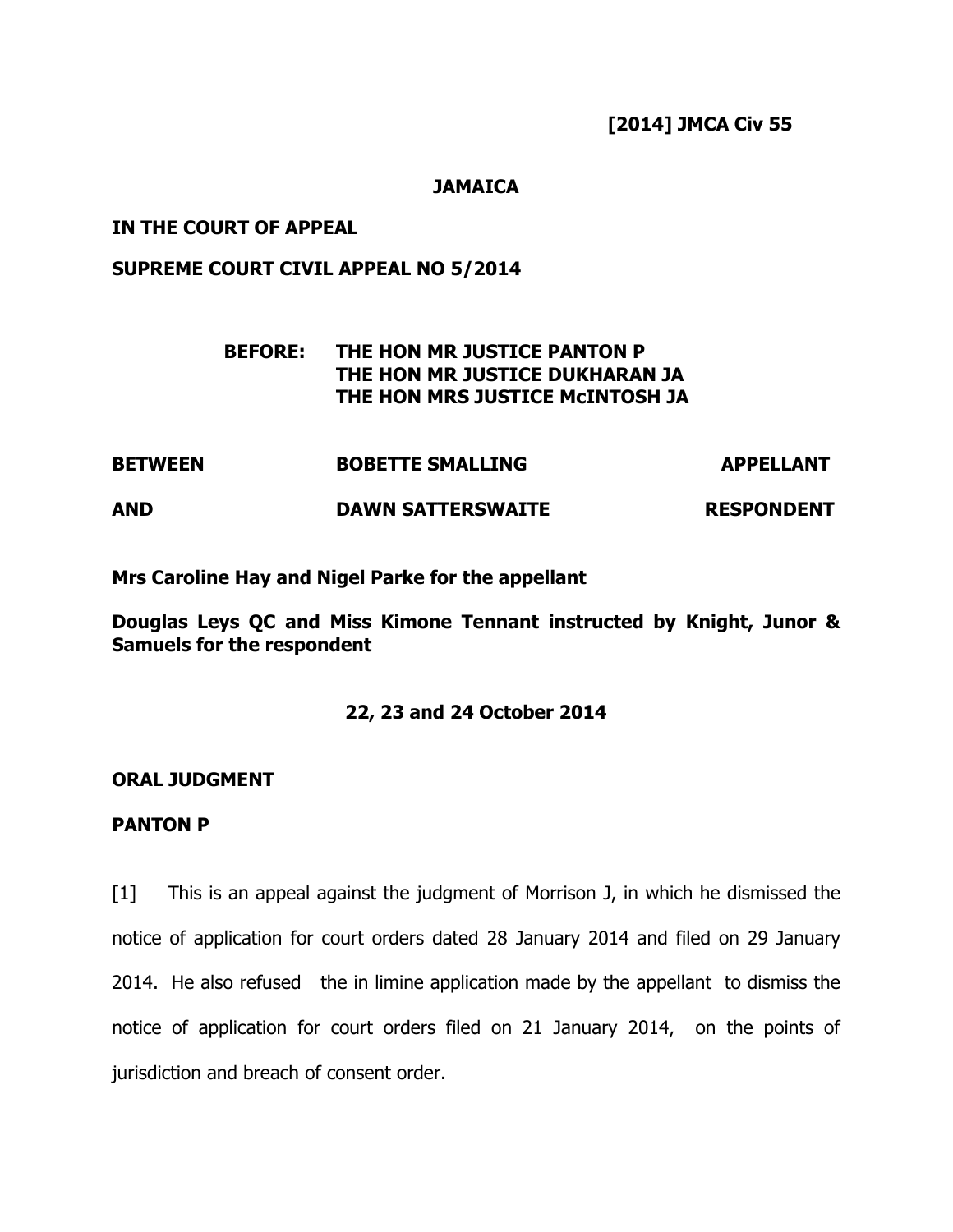[2] In the formal order, the notice of application for court orders dated 28 January 2014 and filed 29 January 2014 and the in limine application made by the appellant to dismiss the notice of application are dismissed and leave to appeal granted.

[3] Before the learned judge was an application by the respondent for orders that a search and seizure warrant issued by McDonald-Bishop J on 16 December 2013, be set aside and that all files, transactions, communications etc. removed from the respondent's office and home, be returned to her forthwith and that there be an inquiry into damages suffered by her, consequent on the unlawful search and seizure of the various files. That application was filed on 21 January 2014.

[4] There was also an application before the judge by the appellant for the notice of application for court orders filed on 21 January by the respondent to be stayed, pending the respondent's compliance with the order of the court which was issued on 17 January. The order that was being referred to in respect of 17 January 2014, was one made by Morrison J, by and with the consent of the parties before us on appeal, for an order that:

- (1) All the files referred to earlier, unrelated to the matters raised in the search and seizure warrant issued by McDonald-Bishop J be returned to the applicant forthwith.
- (2) That on 17 January 2014 and for every succeeding day thereafter as may be necessary, the respondent to attend upon the premises of the Major Organized Crime and Anti Corruption Task Force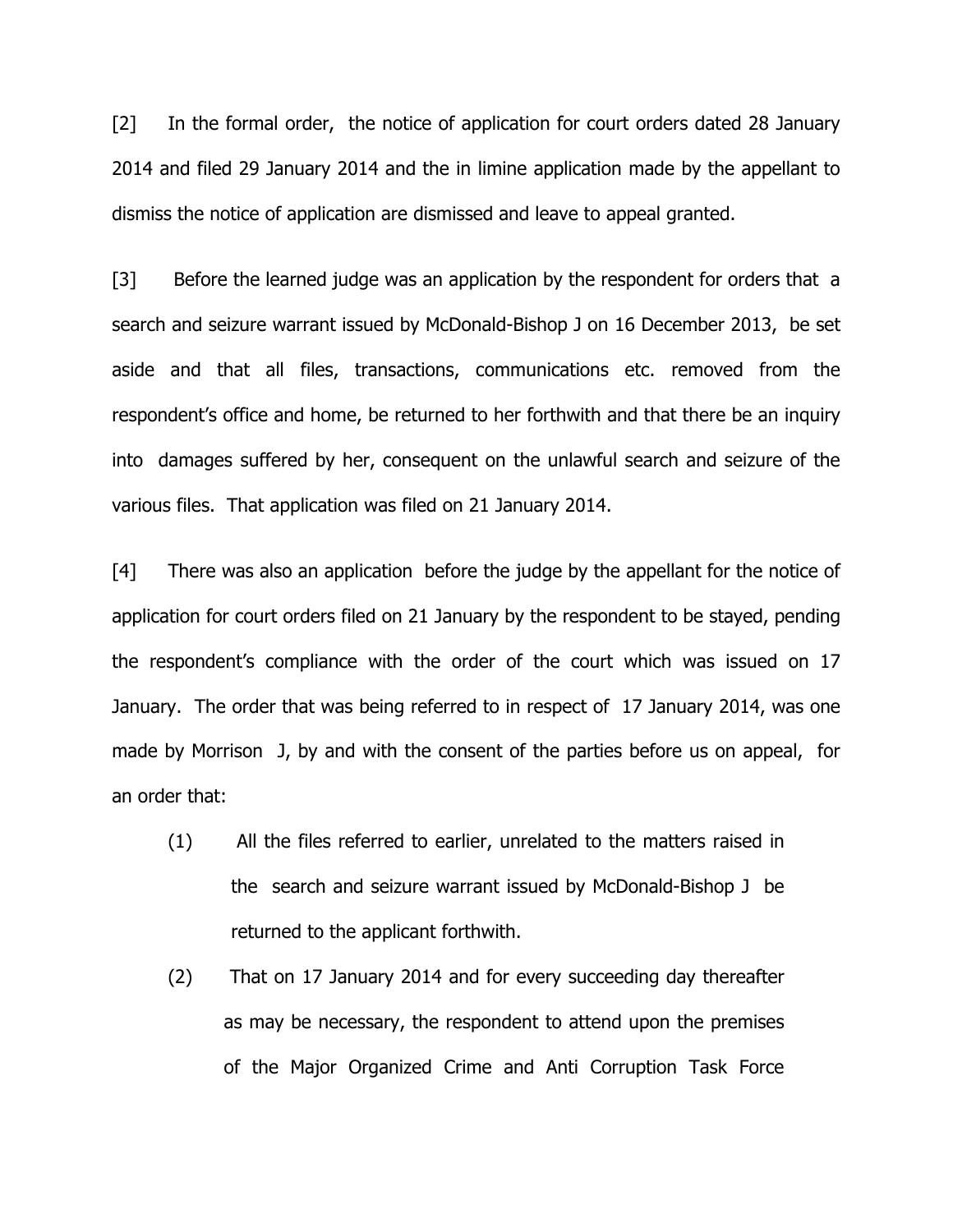(MOCA) with counsel of her choice and in the presence of the Major Organized Crime and Anti Corruption Task Force counsel, Mr Nigel Parke, to identify such files and transactions which are unrelated to the matters raised in the search and seizure warrant.

- (3) The consent order also specified that MOCA and is at liberty to make and retain a contemporaneous note by video recording the exercise and making available a copy of the said video recording to be handed to the respondent with an accompanying statement of the maker as soon as reasonable practicable.
- (4) That all the files, transactions, communications etc. removed from the respondent's office and home, on 17 December 2013, be identified and agreed to be unrelated to the matters raised in the said search and seizure warrant to be transported to the respondent's office within 24 hours of completion of the exercise.
- (5) Any files etc. removed from the respondent's office and home identified as above, but not agreed by MOCA and the respondent to be unrelated to the matters raised in the search and seizure warrant to be retained and resealed by MOCA for the further consideration of the court.
- (6) MOCA shall retain sealed all material which is identified as listed material in the said search and seizure warrant for the further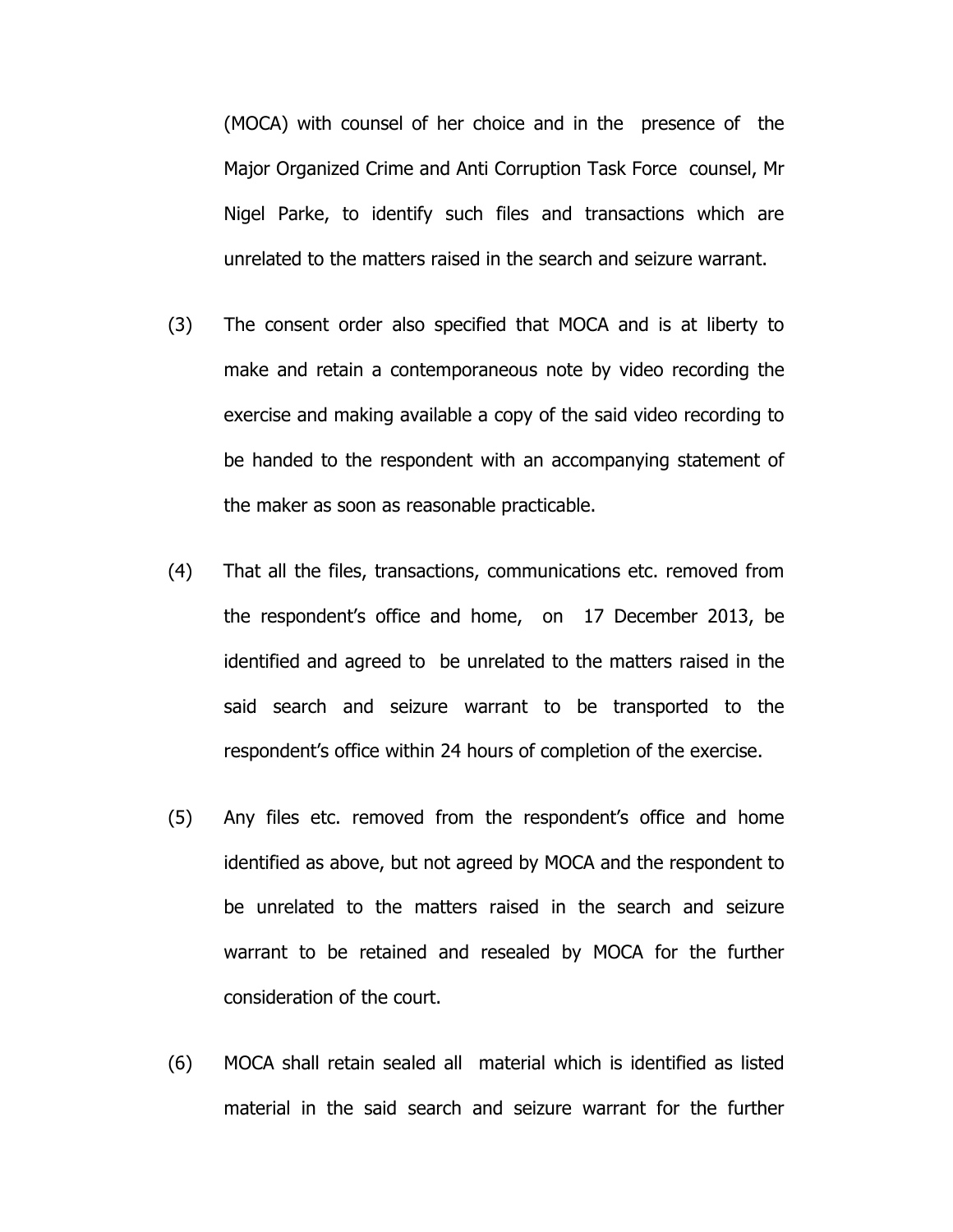consideration of the court commencing 17 January 2014 and for every succeeding day thereafter.

- (7) MOCA shall clone each and every item uplifted and seized pursuant to the warrant for the purposes of securing the original data for re-sealing and detention by MOCA and returning and installing the cloned copy in the computer to the respondent in good working condition within 24 hours of completion of the exercise.
- (8) In respect of the cellphone, IPADS, IPODS uplifted pursuant to the warrant, MOCA shall clone each and every said item for the purposes of securing the original data for resealing and detention by MOCA and returning the original items to the respondent within 24 hours of completion of the exercise.
- (9) The costs were to be costs in the cause.

[5] The warrant referred to was applied for by the appellant. The application sought an order that the respondents, including this respondent and four others, permit the appellant and any other person named in Table A and any other person that may be reasonably required to offer assistance in the execution of these warrants, referred to as the search party, to enter, search for and seize the information and material relevant to the existing money laundering investigations against each of them and further specified in Table C listed material in accordance with the terms of the order. The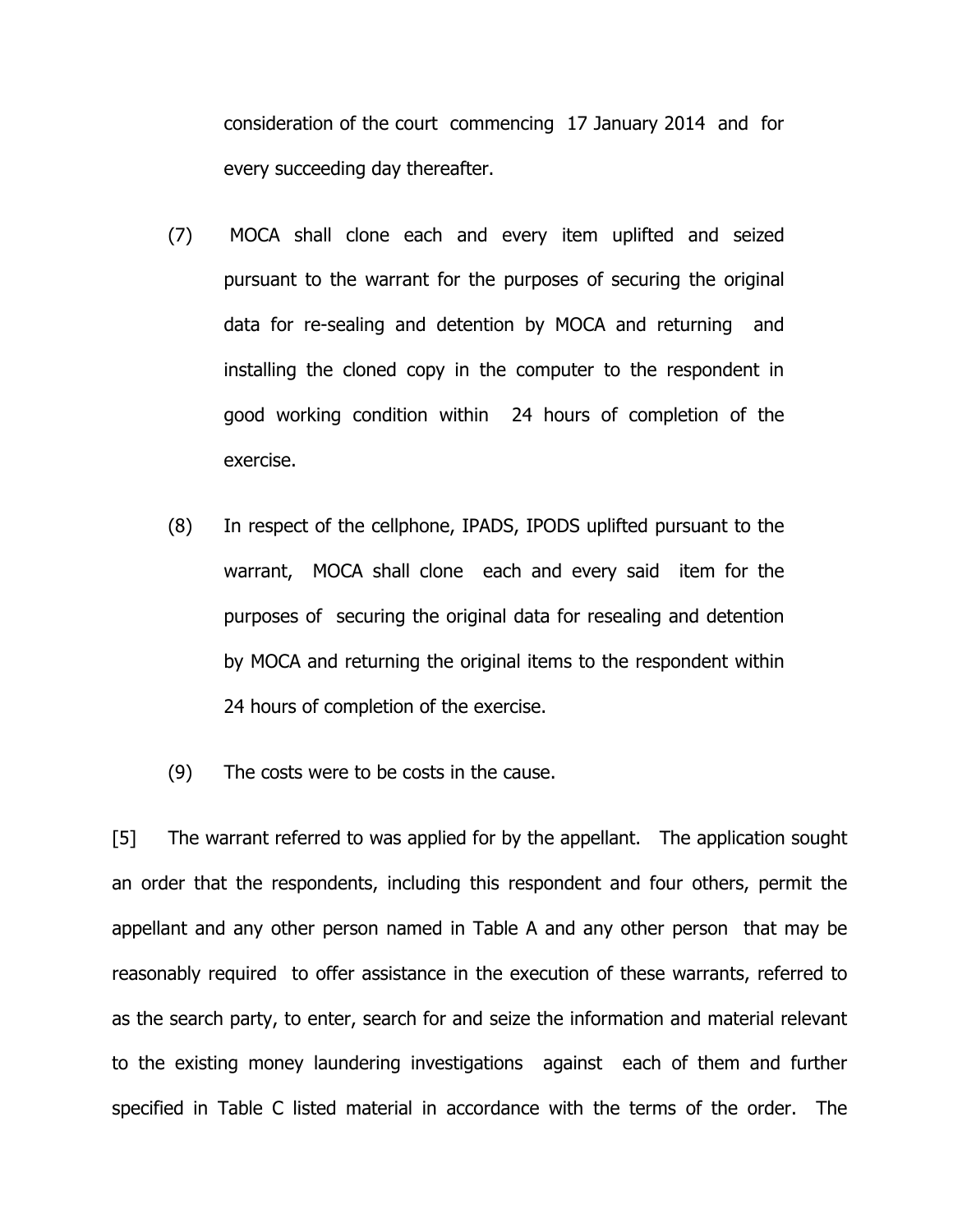application sets out the names of the persons to be in the search party headed by Walter Scott QC supervising attorney and included three detective inspectors, three detective sergeants as also those officers attached to MOCA and to the Anti-Lottery Scam Task Force.

[6] The premises that were specified in the warrant in respect of this respondent were a townhouse at Cherry Hill Drive in the parish of Saint Andrew and her Chambers at 20 ½ Duke Street, Kingston. The application required the allowing of the search party to have access to containers, safes, boxes, brief cases, handbags, trunks, wallets, glove compartments, electronic devices, computers, servers, email files, electronic disks, fax machines memory banks, mobile telephones and several other such items.

[7] The application related to specific properties that are listed and the grounds for the application. Among the grounds stated are that there are reasonable grounds to believe that each of the respondents who are the subjects of money laundering investigations have committed the money laundering offences of engaging in transactions with criminal property by knowingly concealing, disguising and/or disposing of criminal property. The criminal property referred to in the application is suspected to have been proceeds of crime of one Andrew Hall Hamilton flowing directly or indirectly from his involvement in criminal conduct in the United States of America.

[8] The application indicates that Mr Hamilton had been convicted of criminal offences in 1998 and 2012 and was awaiting sentence for the 2012 conviction and the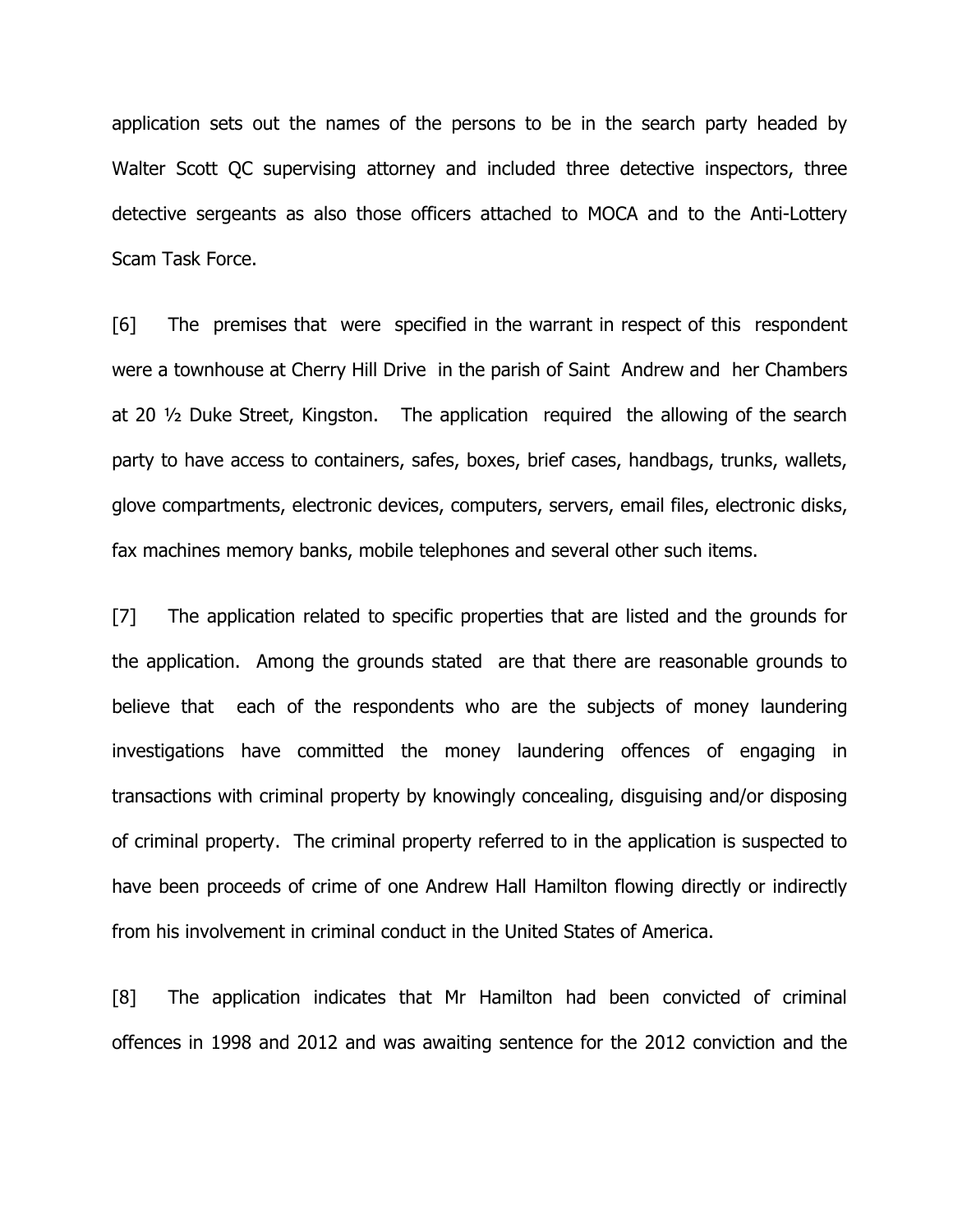warrants that were being sought by the appellant were for the purposes of the investigations in relation to the premises specified in the application.

[9] The warrant was duly issued by McDonald-Bishop J. An important part of the order says that:

> "…Whereas it appears to me that the seizure of the abovementioned articles will assist MOCA in the investigation of the following offences currently under investigation in Jamaica in respect of *inter alia* the respondent and the other persons named in the application."

[10] The offences are listed as:

- (a) knowingly engaging in a transaction that involves criminal property contrary to section 92(1)(a) of the Proceeds of Crime Act 2007;
- (b) knowingly concealing, disguising and disposing of or bringing into Jamaica any criminal property contrary to section 92(1)(b) of the Proceeds of Crime Act 2007;
- (c) knowingly becoming concerned in an arrangement that facilitates the acquisition, retention, use or control of criminal property by or on behalf of another person contrary to section 92(2) of the Proceeds of Crime Act 2007; and
- (d) knowingly acquiring, using or have in possession of criminal property contrary to section 93(1) of the Proceeds of Crime Act 2007.

[11] The order went on to authorize and command in Her Majesty's name that the person to whom the warrant is issued may forthwith and with proper assistance and with such force as may be necessary enter the specified premises at any time of the day or night and there diligently to search for various articles that have been listed. The order gives full details of items and transactions in respect of premises.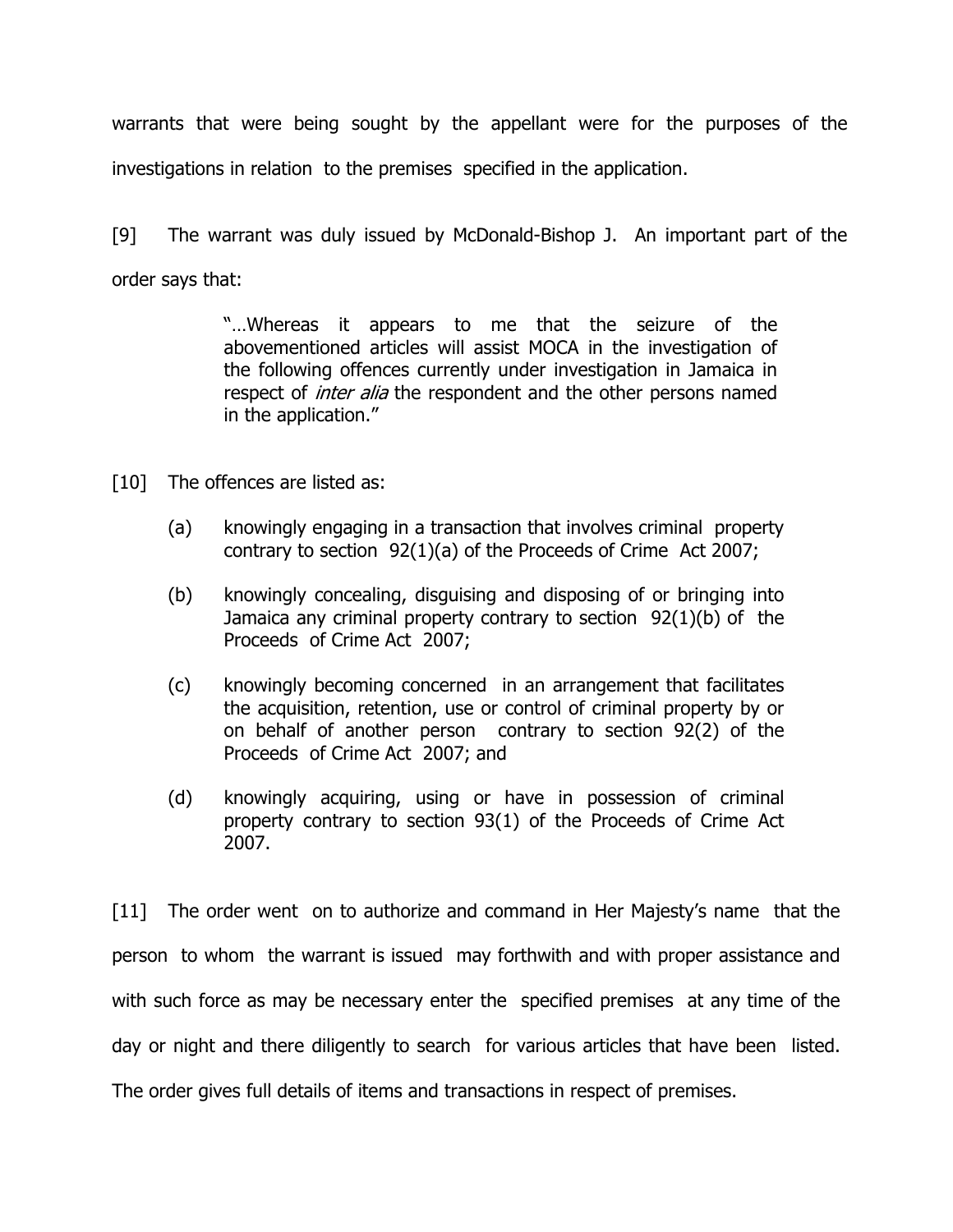[12] Before Morrison J, were the application by the appellant and the application by the respondent. On 30 January, the learned judge made the ruling referred to earlier dismissing the in limine point made requesting the stay of his hearing of the application to set aside the warrant.

[13] The record contains a note of the learned judge's reasoning. He said that he was basically only going to deal with one point because he felt that once he dealt with jurisdiction, the court should be prepared to hear the substantive matter. He noted the arguments made by the appellant and also the counter arguments by Queen's Counsel, Mr Leys.

[14] The point that was made was that Mr Parke was part of the search warrant team and that there was consequently an error on the part of all the parties and the judge himself in respect of the consent order. He described it as all the more a cardinal error and he went on to find, that the clear, unambiguous language of the rules run counter to the submissions of the appellant. He said that: "they require no gloss of case law authorities to throw light on them" and accordingly, the point in limine he said had to fail and this point was in respect of his ability to deal with the warrant and also the question of the effectiveness of the consent order. He felt that he should go on to deal with the substantive issue.

[15] We have been told that he heard submissions in respect of the validity of the warrant over a period of several months, one hour at a time, given the heavy work load that Mr Leys quite kindly, constantly referred to in his submissions in respect of the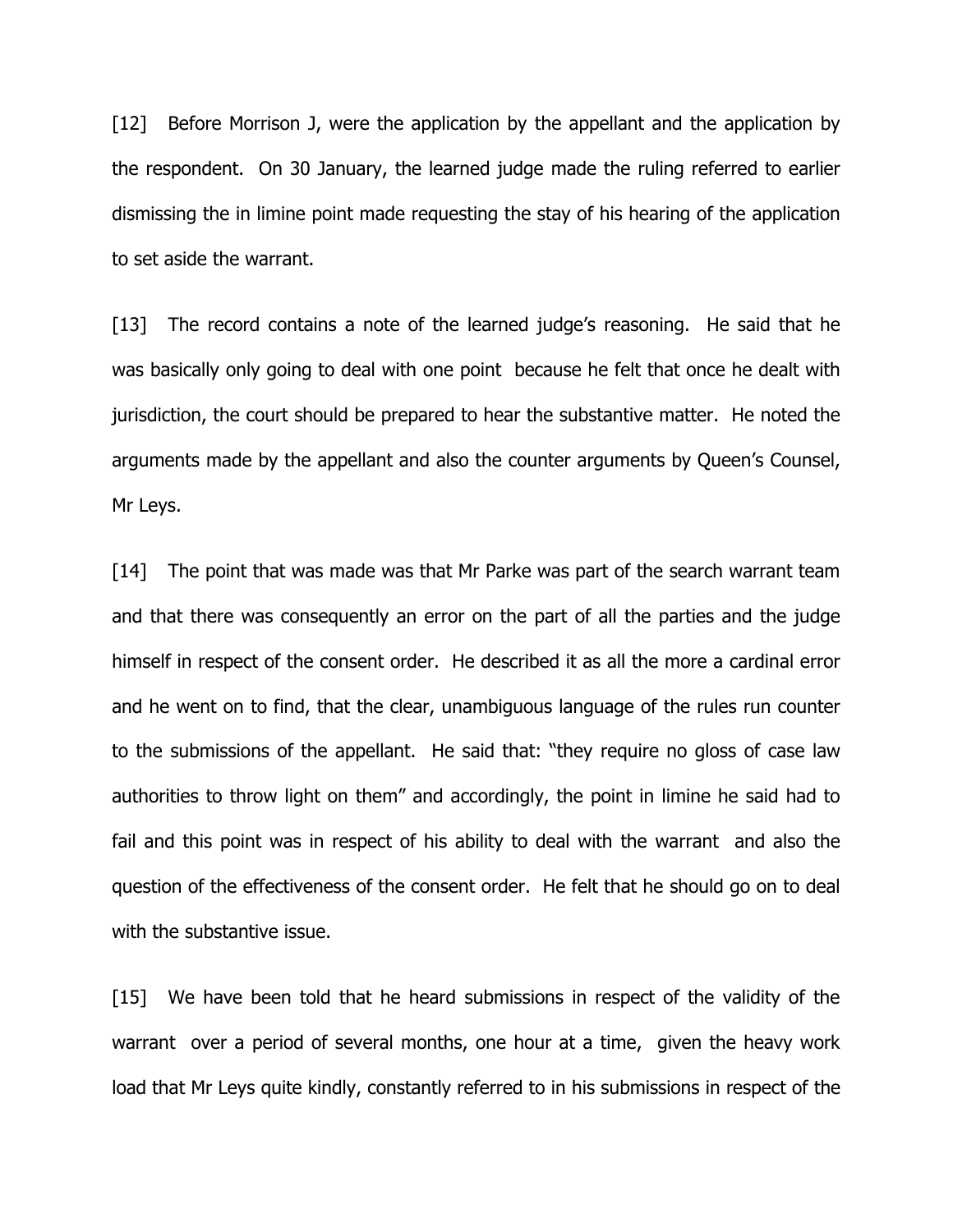burden that judges of the Supreme Court bear. To date, the learned judge, no doubt due to the workload, has not been able to hand down his decision in that regard.

[16] The appellant filed several grounds of appeal which, without meaning any disrespect, we found to be rather cumbersome in the statement of the grounds. However, we have been able to glean that what is being complained of is the judge's approach to the question of the consent order and Mr Parke's inclusion in it, and also as regards the approach of the judge in respect of the warrant for search and seizure, and the submissions that were made indicating that the warrant was subject to the Civil Procedure Rules.

[17] Counsel for the appellant Mrs Hay submitted that the respondent was duty bound to obey the consent order and that to date no application had been made to vary it. She submitted that the learned judge ignored the affidavit evidence before him and the precise terms of the consent order in holding that there had been a mutual error.

[18] According to Mrs Hay, he ignored the fact that the law required the making of an application to vary a consent order. She submitted also that a litigant was not to be allowed to approbate and reprobate. The litigant cannot 'cherry pick' what orders to obey and at the same time seek to get relief from the court. She submitted that the proceedings before Morrison J, ought to be stayed. Permitting those proceedings to continue, stymies, delays and prejudice the police investigations. Where an order is issued to support an investigation of a criminal nature by the authority of a statute,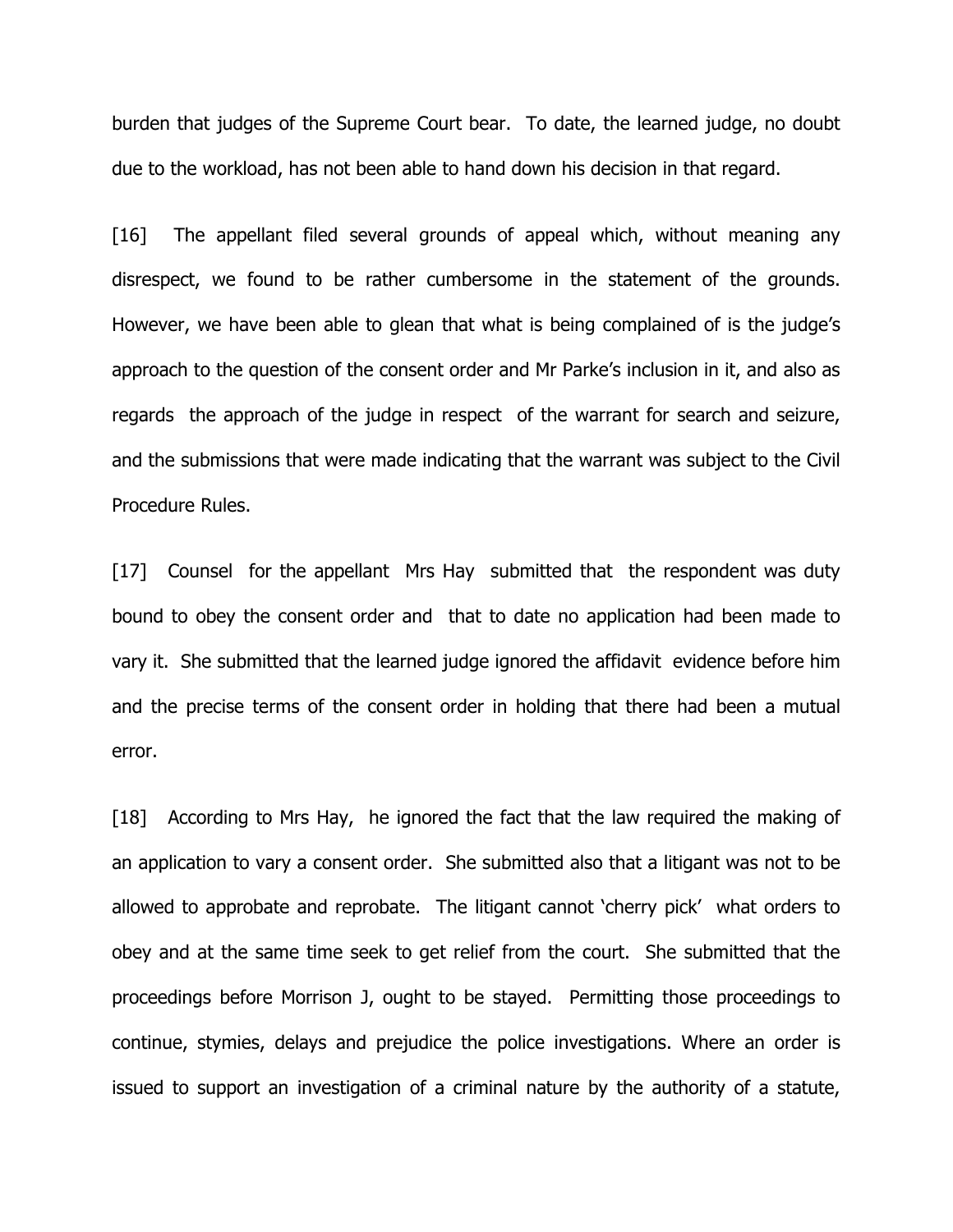that statute should be consulted for all authority and rights and that the Proceeds of Crime Act contains no provision which allows for the warrant to be challenged in the way that the respondent has sought to do.

[19] She submitted that rule 11.16 which was referred to by the learned judge has no relevance to the proceedings. Mrs Hay said there can be no question of there being a re-hearing of an application in a case of this nature. It was her submission that challenging of the warrant can only be done in a higher court. A warrant issued by the Supreme Court under the Proceeds of Crime Act, she submitted, cannot be set aside by a court of coordinate jurisdiction, unless the statue makes specific provision in that regard.

[20] Mr Leys QC for the respondent, fumed at the thought that the appellant was suggesting that what Morrison J did was a nullity. He said that it was wrong to say that a judge of the Supreme Court could do anything that is a nullity. He said that the consent order had been arrived at due to their consideration for the need for speed and the fact that judicial time and energy, where possible, ought to be saved. The intention of the respondent in all the proceedings was to co-operate with the process. He referred to letters which had passed between other counsel for the respondent and counsel for the appellant. He pointed out that the respondent's practice has been severely affected and hampered by these proceedings and that the court ought not to have allowed Mr Parke to be involved in the proceedings. The manner of the execution of the warrant was flawed and if the judge had acceded to the request of the appellant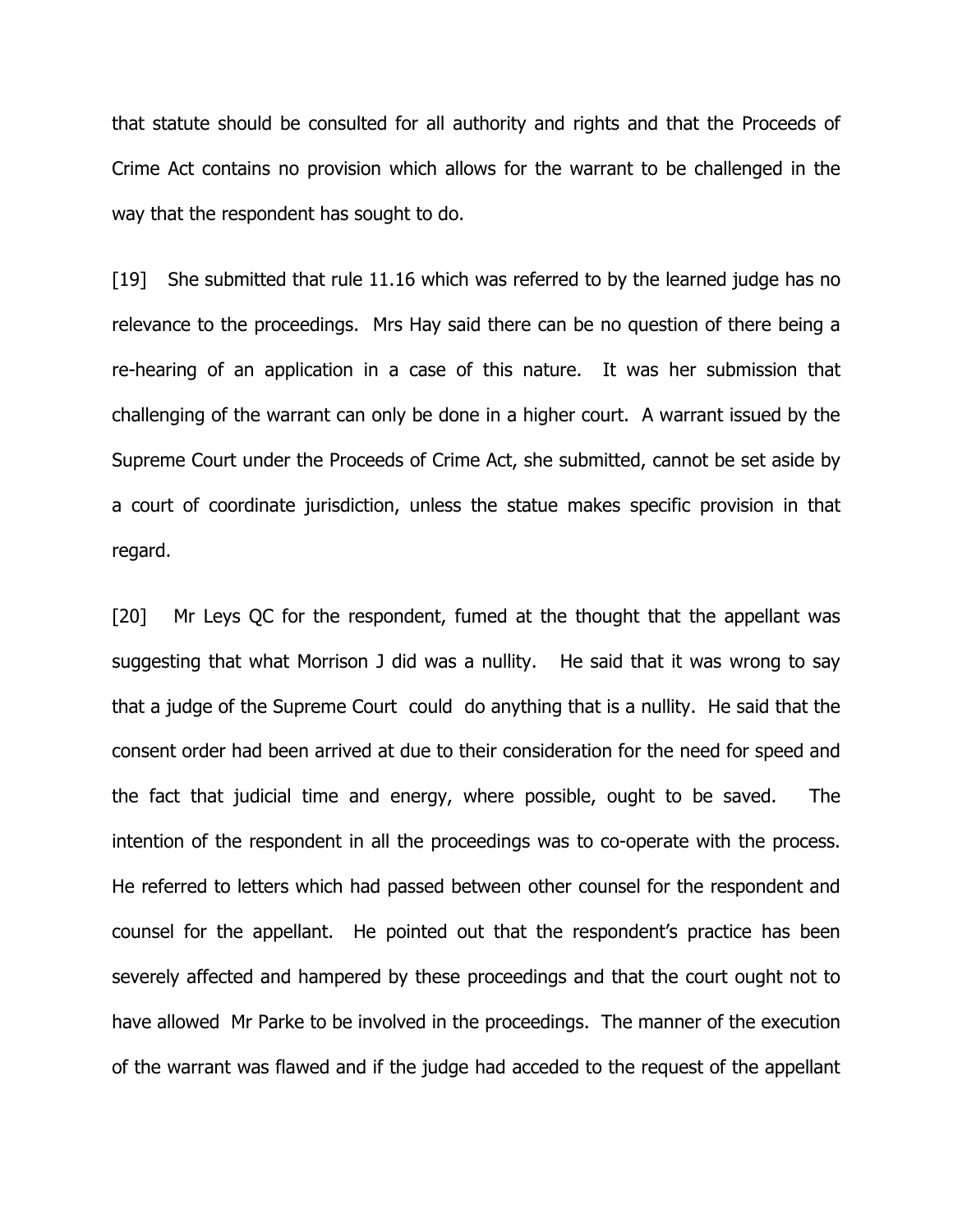to stay the proceedings that would have only complicated the issues before the judge. He submitted that Mr Scott QC had abdicated his duty.

[21] Reference was made to a case from this court in respect of **Phipps v Morrison** SCCA No 86/2008 - delivered 29 January 2010. Mr Leys suggested that this case was inapplicable in the circumstances. He said that "where a consent order was not in order, the judge can interfere with the order using his case management powers" and he relied on the fact that the application for the warrant was an ex parte application and that consequently, the Civil Procedure Rules relating to without notice application apply. He said the warrant was bad on its face as it did not comply with certain procedural rules. It was defective in his view. He strongly disagreed with the submission that there has to be an appeal in respect of the warrant, rather than an application to another judge of the Supreme Court. Another point that was made in respect of the consent order was also that it was not signed by the parties and so its validity was in doubt.

[22] Mrs Hay in her reply submitted that there is no evidence of any active participation by Mr Parke in the execution of the warrant. It was really a question of his presence. In any event, she submitted that all these points of procedure in the consent order were agreed to by the respondent and her attorneys who were all present.

[23] The case, as presented on appeal, calls for decision in respect of the approach to be taken to the consent order and also in respect of the warrant. In the case of **Jamaican Bar Association v The Attorney General** SCCA Nos 96, 102 &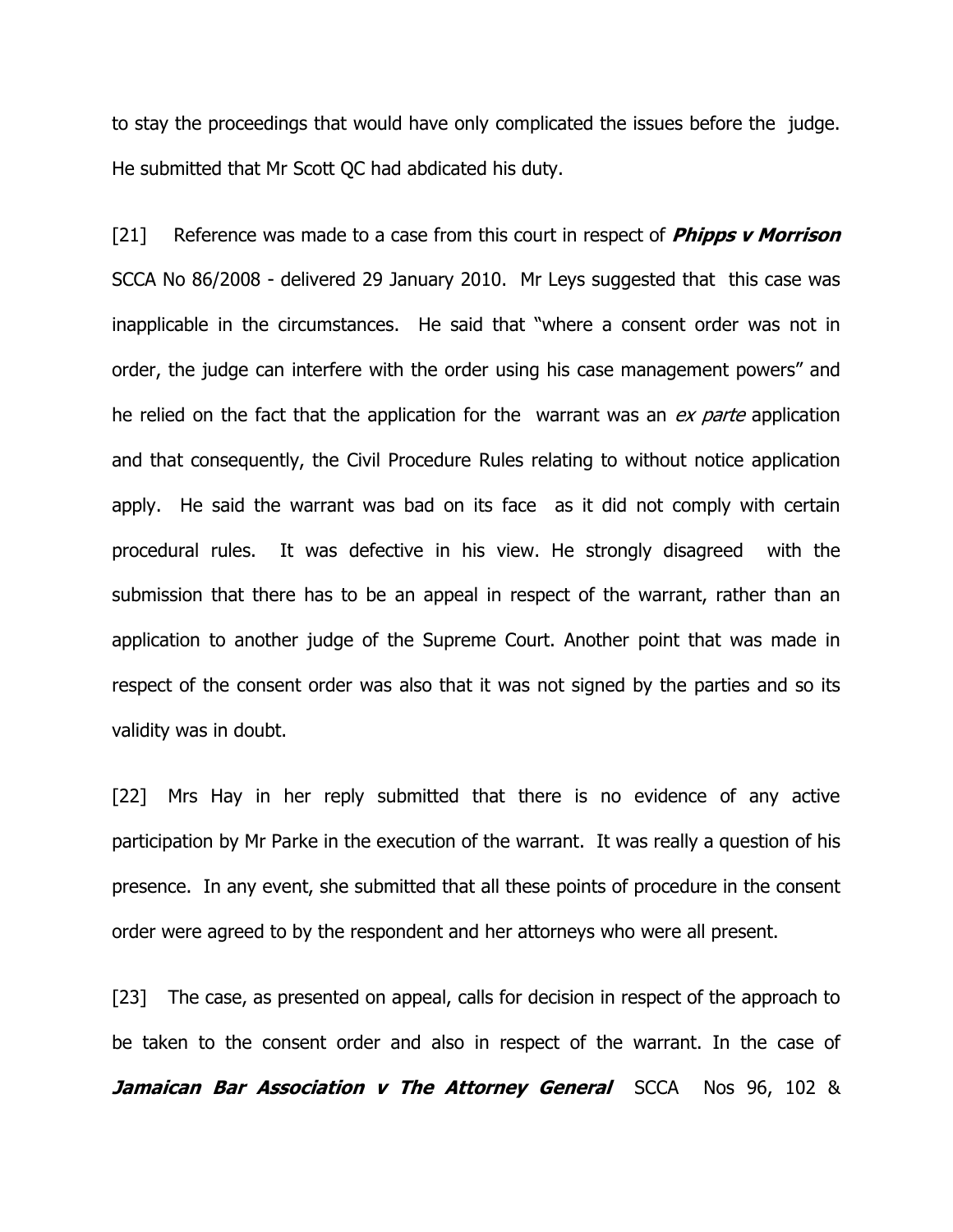108/2003 delivered on 14 December 2007, it is useful to mention that in matter which involve the search of several attorneys' offices, the legislation in that case, the Mutual Assistance (Criminal Matters) Act 1995 (MACMA) gave Resident Magistrates, the authority to issue search warrants and in that case the warrants were issued by the Resident Magistrate for the corporate area. The challenge to the validity of the warrant was not made by applying to another Resident Magistrate; it was made by applying to the Constitutional Court which was going to be seized with the question of the infringing of constitutional rights, in that the warrants were alleged to have breached sections 13, 18, 19 and 20 of the Constitution and the allegation also was that the warrants prejudiced the right of citizens to legal professional privilege contrary to common law and sections 19, 21 and 23 of MACMA. The point to be made here is that there was no question of going before another Resident Magistrate to set aside the warrants, the challenge had to be to a higher court. As it turned out the Constitutional Court found nothing wrong with the warrants. The Court of Appeal found that the warrants did not contain the details that were necessary to be in the warrants and they did not really apply to the situation that the officers were seeking to have proceedings in respect of.

[24] In the present situation, sections 115 - 118 of the Proceeds of Crime Act deal with the question of search and seizure warrants. In the instant case, it was specifically identified in that the warrants were being issued in respect of money laundering investigations and that there is an allegation that an individual has committed a money laundering offence. The Civil Procedure Rules cannot, in our view, be imported into the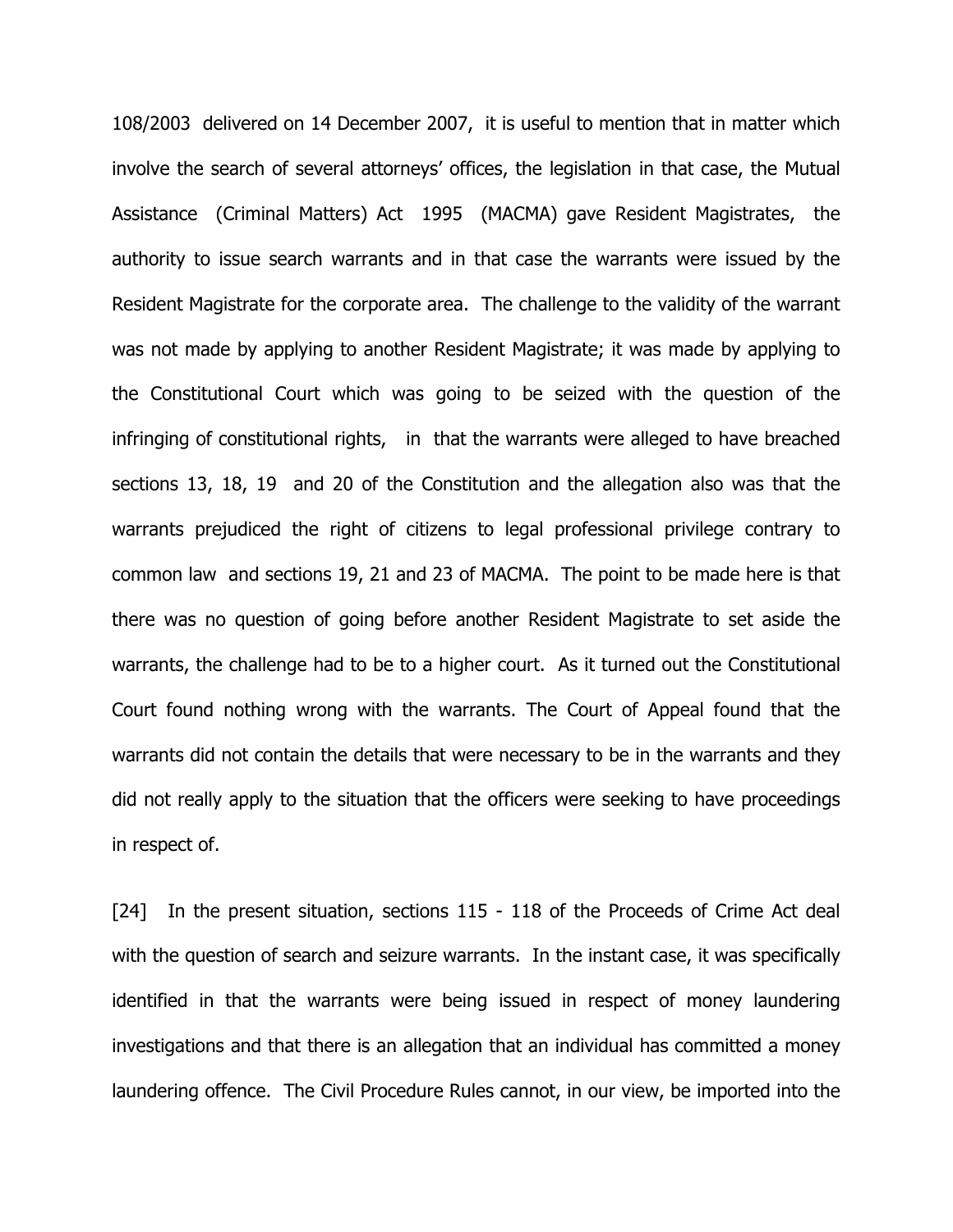proceedings under the Proceeds of Crime Act. A criminal investigation such as this cannot be made subject to rules relating to party and party in a civil matter governed by the Civil Procedure Rules. It would be chaotic if, as suggested by learned Queen's Counsel Mr Leys, these rules could be imported to derail the execution of a warrant issued by a judge of the Supreme Court by simply saying that a particular rule in the Civil Procedure Rules has not been complied with. These are criminal investigations; the Civil Procedure Rules have no application in this regard.

[25] So far as the learned judge has embarked on a process of hearing an application to set aside the warrant, we are of the view that he has erred. He has no jurisdiction to overrule another Supreme Court judge, so to be hearing the application is a futile exercise. So far as the consent order is concerned, there is no application for any judge to vary the order. The learned judge cannot take it on himself to vary the order, it being in respect of a criminal investigation under the Proceeds of Crime Act. The consent order was crafted by the attorneys-at-law for the respondent who is also an attorney-at-law. It is a mere quibble that is being imported into the proceedings to be complaining of Mr Parke. The execution of the warrant should have been completed by now. Its terms are clear and the consent order which was aimed at facilitating the process is also quite clear. Both the consent order and the directions in the warrant are to be carried out without further delay. The failure to comply on the part of the respondent exposes her to the possibility of contempt charges.